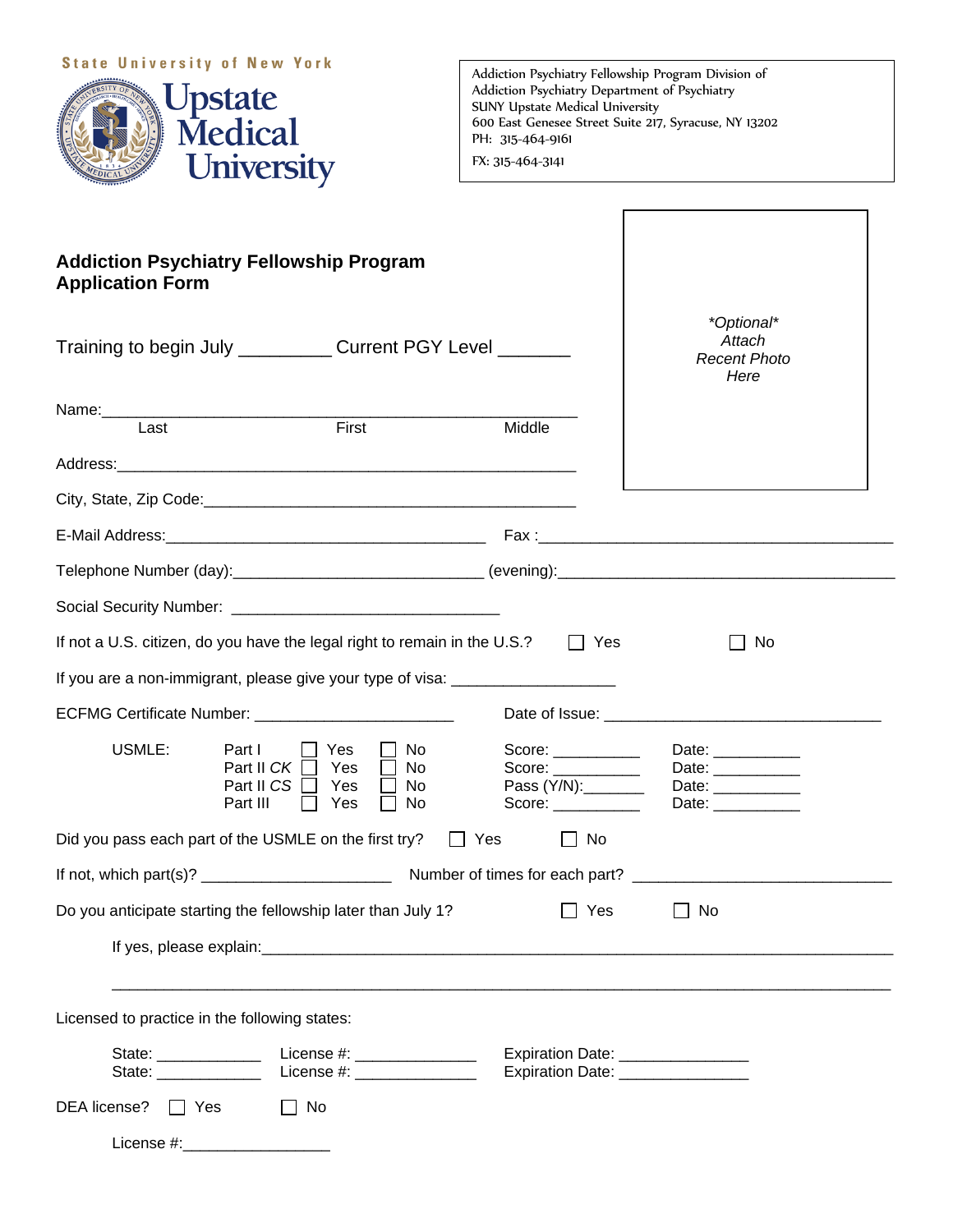|                             | EDUCATION: (NOTE: Do Not Need to List if Included on CV) |                                |         |
|-----------------------------|----------------------------------------------------------|--------------------------------|---------|
| Undergraduate<br>University |                                                          |                                |         |
| Address:                    |                                                          |                                |         |
|                             | <b>Street</b>                                            | City/State/Zip Code            | Country |
|                             | Date of Graduation:                                      | Degree:                        |         |
| Post Graduate<br>University |                                                          |                                |         |
| Address:                    |                                                          |                                |         |
|                             | <b>Street</b>                                            | City/State/Zip Code            | Country |
|                             | Date of Graduation:                                      | Degree:                        |         |
| <b>Medical School</b>       |                                                          |                                |         |
| Address:                    |                                                          |                                |         |
|                             | <b>Street</b>                                            | City/State/Zip Code<br>Country |         |
|                             | Date of Graduation:                                      | Degree:                        |         |

## INTERNSHIP/RESIDENCY TRAINING

| Institution<br>(include full address) | Specialty | # Months<br>Completed | Date Started | Date Completed<br>(If in progress,<br>indicate anticipated<br>date of completion) |
|---------------------------------------|-----------|-----------------------|--------------|-----------------------------------------------------------------------------------|
|                                       |           |                       |              |                                                                                   |
|                                       |           |                       |              |                                                                                   |
|                                       |           |                       |              |                                                                                   |
|                                       |           |                       |              |                                                                                   |
|                                       |           |                       |              |                                                                                   |

Please answer the following questions. If needed, attach additional sheets of paper for explanation.

| Has your education been interrupted for any reason other than for vacation or maternity/paternity?                 |  | No. |
|--------------------------------------------------------------------------------------------------------------------|--|-----|
| If yes, please explain:                                                                                            |  |     |
| Have you ever had your privileges suspended or had any disciplinary action against you during your medical career? |  |     |
| Please include actions by your medical school, residency, any hospital, and medical licensing authorities.         |  |     |
| If yes, please explain:                                                                                            |  |     |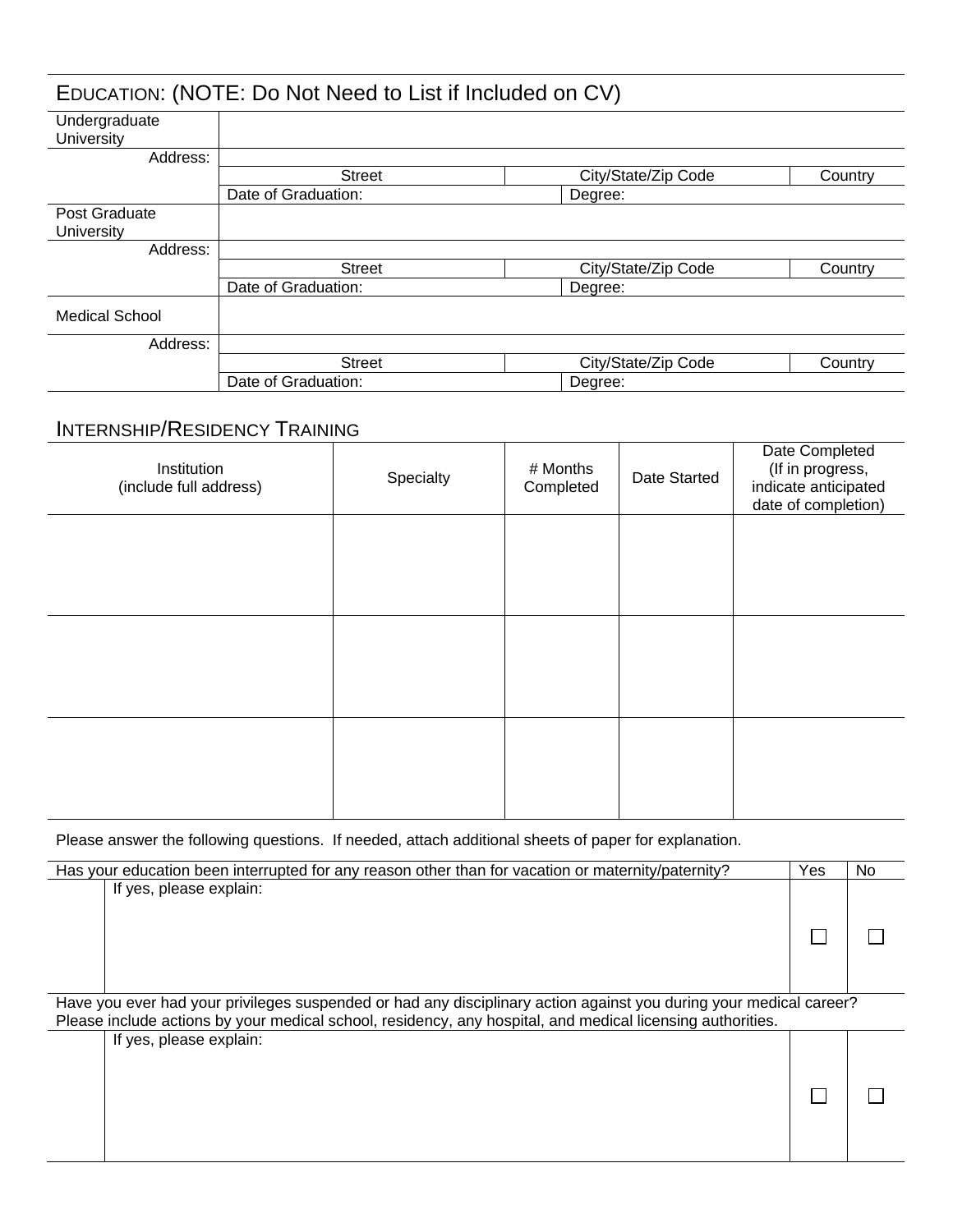## LETTERS OF REFERENCE: One letter must be from your current (or most recent) Residency Program Director.

| Residency Program Director Name and Title                                |      |  |  |
|--------------------------------------------------------------------------|------|--|--|
| Institution:                                                             |      |  |  |
| Full Address:                                                            |      |  |  |
| Phone Number:                                                            |      |  |  |
| Name and Title:                                                          |      |  |  |
| Institution:                                                             |      |  |  |
| Full Address:                                                            |      |  |  |
| Phone Number:                                                            |      |  |  |
| Name and Title:                                                          |      |  |  |
| Institution:                                                             |      |  |  |
| Full Address:                                                            |      |  |  |
| Phone Number:                                                            |      |  |  |
| Please arrange to have the letters of recommendation sent to:            |      |  |  |
| Brian Johnson, M.D., Director<br>Addiction Psychiatry Fellowship Program |      |  |  |
| Department of Psychiatry<br><b>SUNY Upstate Medical University</b>       |      |  |  |
| 600 East Genesee Street, Suite 217<br>Syracuse, NY 13202                 |      |  |  |
| Applicant's Signature                                                    | Date |  |  |

Applicant Name – Please type or print

NOTE: The signature and date of this statement must be original.

*I authorize SUNY Upstate Medical University to contact my present/former Medical Education Director or Residency Program Director or any of my references with regard to my fellowship application. I further certify that the information contained in this application is complete and correct to the best of my knowledge. I understand that any false or missing information may disqualify me for this position.* 

\_\_\_\_\_\_\_\_\_\_\_\_\_\_\_\_\_\_\_\_\_\_\_\_\_\_\_\_\_\_\_\_\_\_\_\_\_\_\_\_\_\_\_\_\_\_\_\_\_\_\_\_\_ \_\_\_\_\_\_\_\_\_\_\_\_\_\_\_\_\_\_\_\_\_\_\_\_\_\_\_\_\_\_\_\_\_\_\_\_